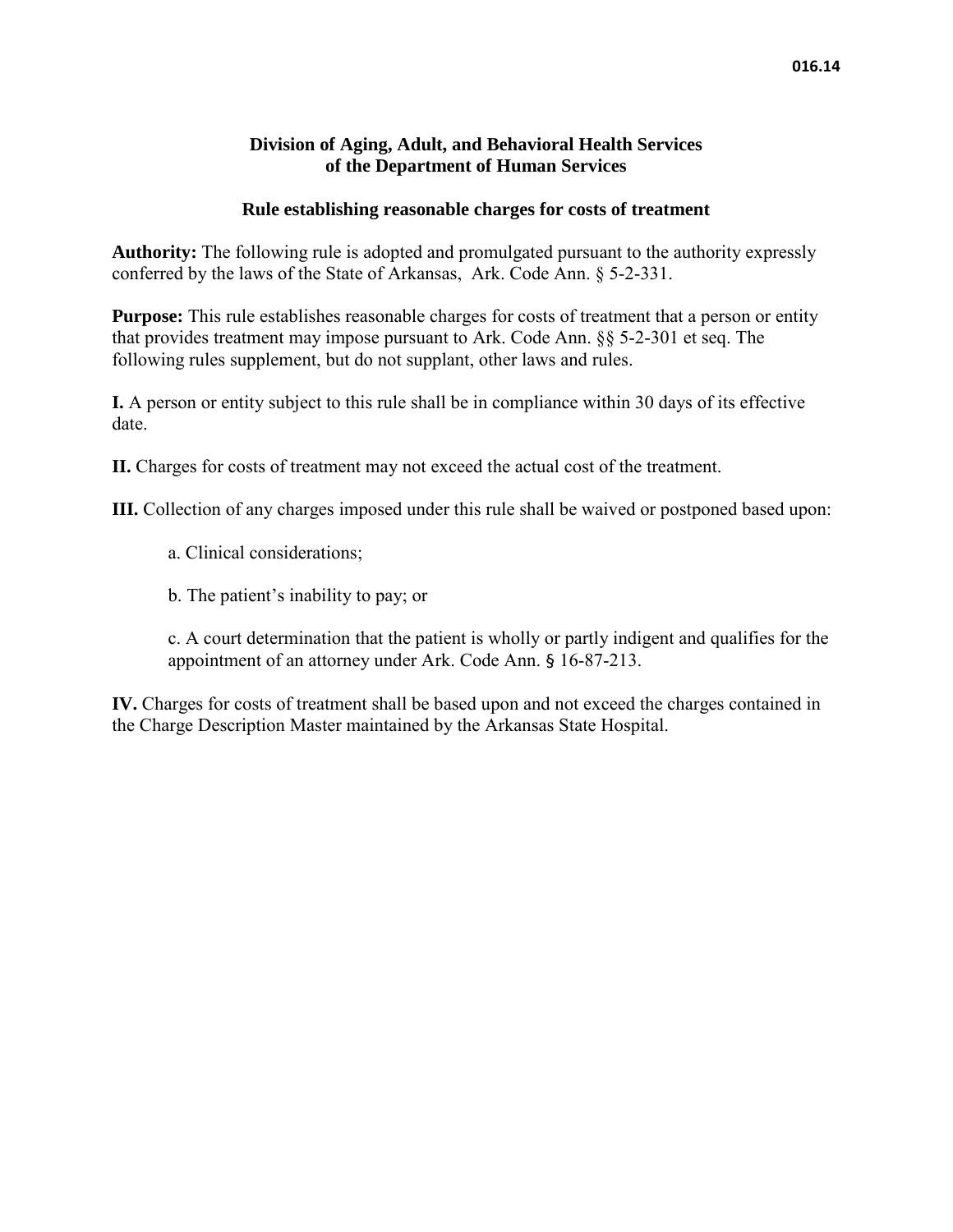# **FINANCIAL IMPACT STATEMENT**

### **PLEASE ANSWER ALL QUESTIONS COMPLETELY**

| <b>DEPARTMENT</b> Department of Human Services                          |                |                                                   |  |
|-------------------------------------------------------------------------|----------------|---------------------------------------------------|--|
| <b>DIVISION</b> Division of Aging, Adult and Behavioral Health Services |                |                                                   |  |
| PERSON COMPLETING THIS STATEMENT Georgia McNabb                         |                |                                                   |  |
| TELEPHONE NO. 501-320-6547                                              | <b>FAX NO.</b> | $\mathbf{EMAIL:}$ georgia.mcnabb@dhs.arkansas.gov |  |

To comply with Ark. Code Ann. § 25-15-204(e), please complete the following Financial Impact Statement and file two copies with the questionnaire and proposed rules.

#### SHORT TITLE OF THIS RULE Rule Establishing Reasonable Charges for Costs of Treatment **Concernance Concernance Costs**

- 1. Does this proposed, amended, or repealed rule have a financial impact?  $Yes \_\_\_\_\_\_\\$  No  $\_\_\_x$
- 2. Is the rule based on the best reasonably obtainable scientific, technical, economic, or other evidence and information available concerning the need for, consequences of, and alternatives to the rule?  $Yes \t x \t No$ X
- 3. In consideration of the alternatives to this rule, was this rule determined by the agency to be the least costly rule considered? Yes x No If an agency is proposing a more costly rule, please state the following:
	- (a) How the additional benefits of the more costly rule justify its additional cost;
	- (b) The reason for adoption of the more costly rule;
	- (c) Whether the more costly rule is based on the interests of public health, safety, or welfare, and if so, please explain; and
	- (d) Whether the reason is within the scope of the agency's statutory authority, and if so, please explain.
- 4. If the purpose of this rule is to implement a federal rule or regulation, please state the following:
	- (a) What is the cost to implement the federal rule or regulation?

# **Current Fiscal Year Next Fiscal Year**

| General Revenue        | General Revenue |
|------------------------|-----------------|
| Federal Funds          | Federal Funds   |
| Cash Funds             | Cash Funds      |
| <b>Special Revenue</b> | Special Revenue |

| General Revenue        | General Revenue |
|------------------------|-----------------|
| Federal Funds          | Federal Funds   |
| Cash Funds             | Cash Funds      |
| <b>Special Revenue</b> | Special Revenue |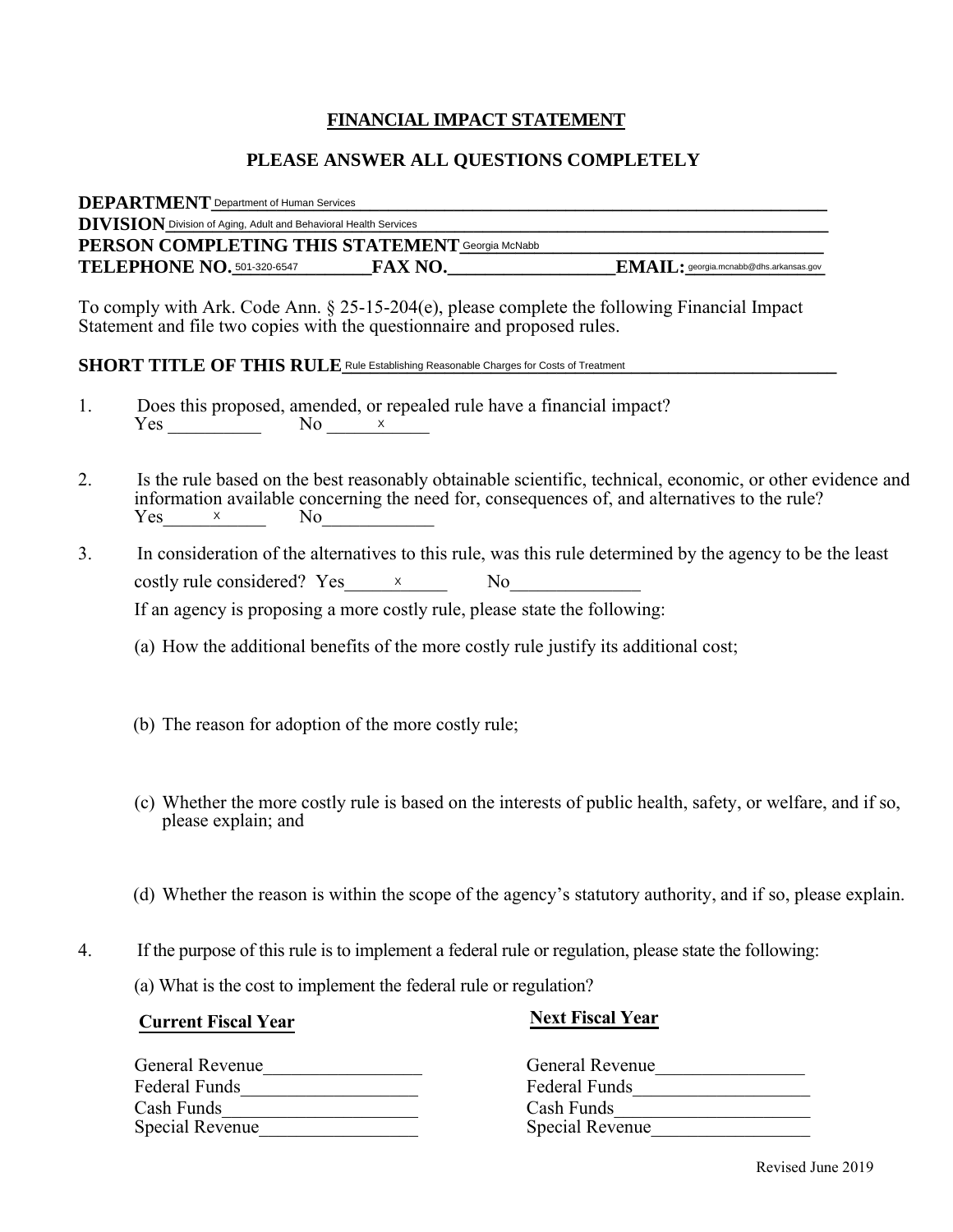| Other (Identify) | Other (Identify) |  |
|------------------|------------------|--|
| Total            | Total            |  |

(b) What is the additional cost of the state rule?

| <b>Current Fiscal Year</b> | <b>Next Fiscal Year</b> |  |
|----------------------------|-------------------------|--|
| General Revenue            | General Revenue         |  |
| Federal Funds              | Federal Funds           |  |
| Cash Funds                 | Cash Funds              |  |
| Special Revenue            | Special Revenue         |  |
| Other (Identify)           | Other (Identify)        |  |
| Total                      | Total                   |  |

5. What is the total estimated cost by fiscal year to any private individual, entity and business subject to the proposed, amended, or repealed rule? Identify the entity(ies) subject to the proposed rule

and explain how they are affected.

| <b>Current Fiscal Year</b> |  | <b>Next Fiscal Year</b> |  |
|----------------------------|--|-------------------------|--|
| ึ                          |  |                         |  |

The amendments to the rule are not expected to result in any substantive change to the number of ASH patients who are charged for services.

6. What is the total estimated cost by fiscal year to state, county, and municipal government to implement this rule? Is this the cost of the program or grant? Please explain how the government is affected.

| <b>Current Fiscal Year</b> |  | <b>Next Fiscal Year</b> |  |
|----------------------------|--|-------------------------|--|
| ሖ<br>.D                    |  |                         |  |

The amendments to the rule are not expected to result in any substantive change to the number of ASH patients who are charged for services.

7. With respect to the agency's answers to Questions #5 and #6 above, is there a new or increased cost or obligation of at least one hundred thousand dollars (\$100,000) per year to a private individual, private entity, private business, state government, county government, municipal government, or to two (2) or more of those entities combined?

 $Yes$  No  $x$